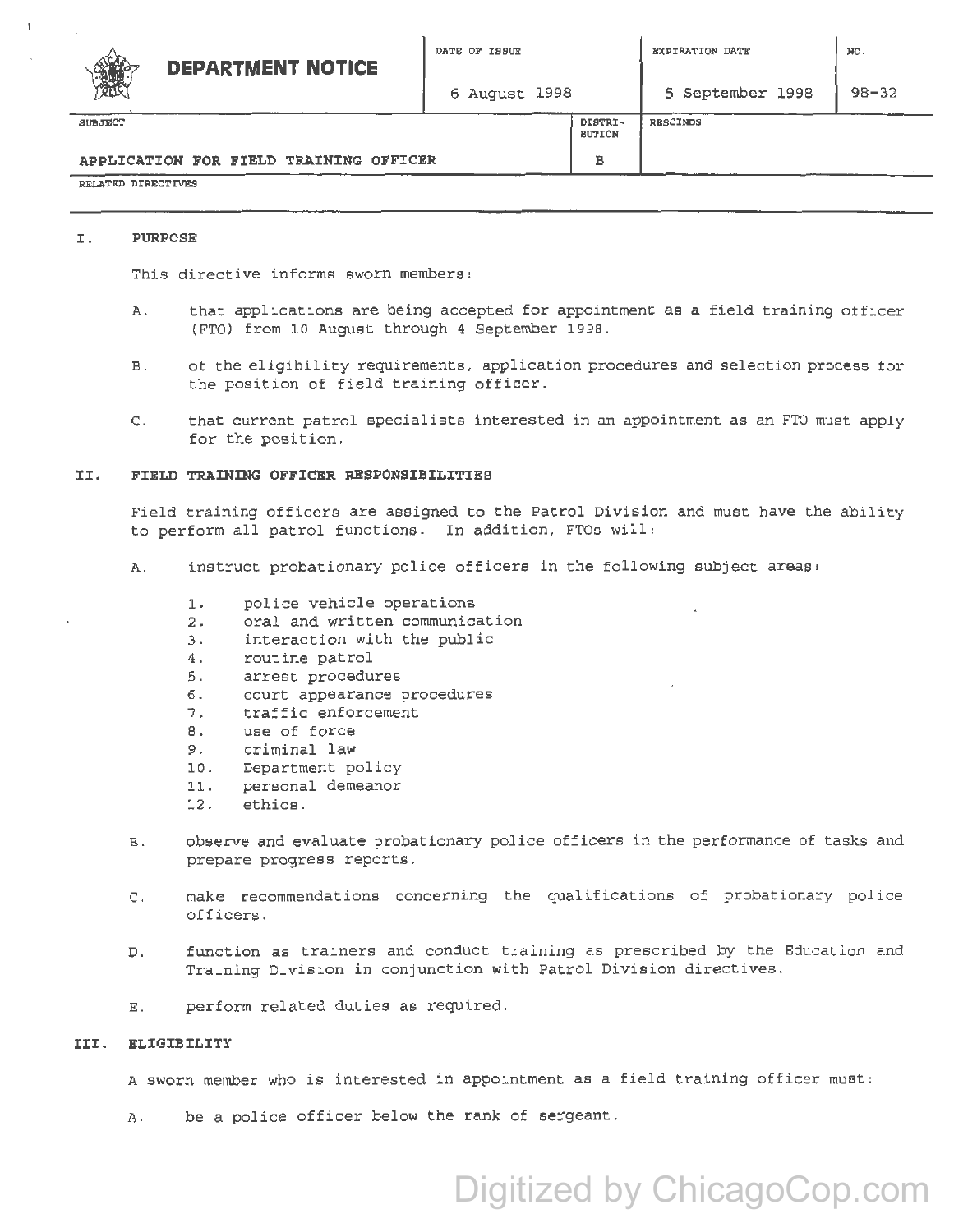- 3. Members completing both sections of the examination with a passing grade will be placed on a qualified list and notified when a Field Training Officer position becomes available.
- B. Members will not be compensated for overtime when scheduled to report for any portion of the selection process during off-duty hours. Unit commanding officers will excuse a member who has been scheduled for testing during duty hours provided that the watch commander/unit commanding officer was notified at least 48 hours prior to the scheduled testing.

#### VI. QUALIFIED LISTS

- A. One qualified list will be created for each district (25 total qualified lists). The qualified lists will consist of candidates who have successfully completed the selection process. Successful candidates will be placed on the qualified list in their respective district of assignment.
- B. Candidates assigned to units other than District Law Enforcement must successfully bid to a district and be placed on the qualified list in that district in order to be considered for appointment as an FTO.
- c. Current patrol specialists must apply for the position of FTO and complete the training program; however, they are not required to participate in the selection process. These patrol specialists will remain in their current districts of assignment and will be given the opportunity to bid, by seniority, for field training officer vacancies before other officers are appointed from the qualified lists. After this bidding process is completed and vacancies have been filled, the Chief of Patrol will fill remaining vacancies from the qualified lists. Current patrol specialists who do not apply for the position of FTO will remain in their current units of assignment and be returned to the classification of police officer when the position of Patrol Specialist is discontinued as a result of the commencement of the Field Training Officer Program.
- D. Police officers who were previously appointed as patrol specialists (excluding acting patrol specialists) and served in that position for at least one year will be given preference on the qualified list upon successful completion of the selection process.
- E. Any successful candidate who transfers into a district is eligible to be placed on that district's qualified list by seniority. It will be the responsibility of the candidate to immediately notify Office of the Chief of Patrol, attention: "Keeper of the Field Training Officer Eligibility Lists'', in writing when they transfer to a new district and wish to be placed on that district 's qualified list. A candidate may only appear on one qualified list. The Office of the Chief of Patrol will maintain the qualified lists of all successful FTO candidates.
- F. If a district's qualified list is depleted and it becomes necessary to fill vacancies in that district, an announcement will be made for volunteers who have successfully completed the selection process and are either on lists for other districts or not currently assigned to District Law Enforcement. The required number of volunteers will be selected by seniority and detailed to the appropriate district.
- G. Management reserves the right to fill 20% of the recognized vacancies at its discretion without regard to seniority, provided that the position is filled with a candidate from a qualified list .

Digitized by ChicagoCop.com